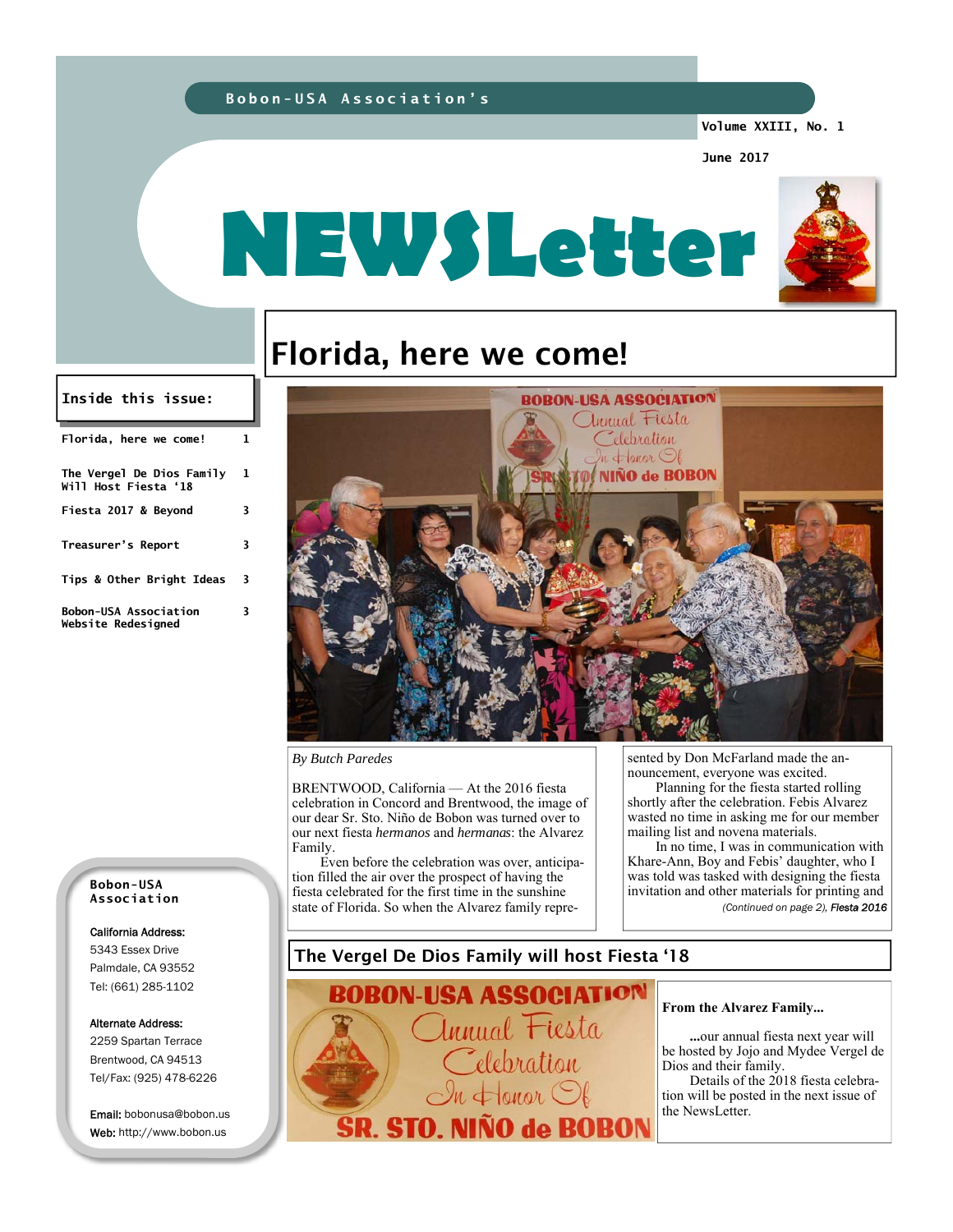### Florida...

#### *(Continued from page 1)*

distribution.

Our 2017 Annual Fiesta in honor of Sr. Sto. Niño de Bobon will be on Saturday, August 19, 2017. This year's sponsors are The Alvarez Family: Don & Bonita McFarland/Jose (Boy) & Febis Alvarez/Robert & Jovina Gladstein/Shirley Roxas/Marilou & Brigette Alvarez.

#### **9-Day Novena schedule by date and location:**

- Day 1: August 10—The Paredes Family *California*
- Day 2: August 11—John & Grace Adams/Alice & Marites Chan/Gani & Neria Garcia – *New York/ Los Angeles*
- Day 3: August 12—Pacita & Estela Cornillez/Nenette Rodriguez/Totoy & Tita Cornillez/Nonong Abellar/Tony & Nelly Hill & Family/Fatima Carpina & Family – *Arizona*
- Day 4: August 13—Filipinas Tobes/Terry Knoth/ Elizabeth Gorgonia Percy/Estring Tiberio/Vivian Tobes/Maricel Apelo – *Los Angeles/Ontario, Canada*
- Day 5: August 14—Edna Unay/Myrna Escareal/Noel & Bobbie Cornillez– *New Jersey/Los Angeles*
- Day 6: August 15—Allan Lee/Juvy Jao /Bernard & Neneng Purisima/Neneng Solano/Zenaida Jao– *Maryland/New Jersey*
- Day 7: August 16—Jeanne Jao-Marquez/Marlou and Elena Evangelista/Wewen de Asas – *Las Vegas/ Alaska*

Day 8: August 17—Lily Cornillez & Family – *Arizona*

Day 9: August 18—The Alvarez Family: Don & Bonita McFarland/Jose & Febis Alvarez/Robert & Jovina Gladstein/Shirley Roxas/Marilou & Brigette Alvarez - *Florida/Arizona/California/Calgary, Canada*



The 9th day Novena will be on Friday, August 18, 2017 at 5pm followed by the traditional *vespera* celebration at 6pm at Ronney Hall, St. Catherine of Siena, 1649 Kingsley Ave., Orange Park, FL 32073.

The Fiesta celebration at Courtyard Marriott Orange Park, on Saturday, August 19, will start at 5pm with the Holy Mass and *Sinulog* in honor of Sr. Sto. Niño de Bobon and followed immediately by our annual group picture taking, dinner, special program numbers and dance dance dance 'til 12MN.



#### **Fiesta Theme and Attire:**

Star Starry Night, Semi-Formal

#### **Meal Ticket:**

\$50/person (adult), \$25/child (5-12 yrs old), and children below 5 yrs old-Free.

#### **Accomodations:**

Courtyard Marriott Orange Park, 610 Wells Road, Orange Park, Florida 32073. A special rate of \$89+ tax has been arranged by this year's sponsors. Number of rooms at this rate is limited so please reserve as soon as possible.

You can make your room reservations by booking at http://www.marriott.com/ hotels/travel/jaxco-courtyard-jacksonvilleorangepark or calling 1-904-854-1500. Please mention Bobon-USA Association to get the rate.

#### **Nearest airport:**

Jacksonville International Airport (JAX) Website: http://www.flyjacksonville.com It's 21 miles to Orange Park, 30 mins. drive

#### **Places of interest and distances from the Hotel:**

- Downtown Jacksonville, 14.5 miles, 23 mins. drive
- Jacksonville Beaches, 28 miles, 30 mins. drive
- St. Augustine, 37.9 miles, about 40 mins. drive (Historic Downtown St. Augustine)
- Daytona Beach, 90 miles, about 1 hr. & 21 mins. drive
- Orlando, 137 miles, about 2 hrs. drive (Disney World, Universal Studios, Sea World)
- Tampa, 183 miles, about 3 hrs. & 20 mins. drive (Lego Land, Busch Gardens, Clearwater Beach)

#### **Shopping from the hotel:**

- Orange Park Mall, 2.3 miles, 8 mins. drive
- The Avenues, 12 miles, 17 mins. drive
- St. John's Town Center, 19 miles, 21 mins. drive
- St. Augustine Premium Outlets, 30 miles, 30 mins. drive

#### **Restaurants in Orange Park:**

https://www.tripadvisor.com/Restaurantsg34513-Orange Park Florida.html

See you all in Florida soon!

*"Our 2017 Annual Fiesta in honor of Sr. Sto. Niño de Bobon will be on Saturday, August 19, 2017. This year's sponsors are The Alvarez Family..."*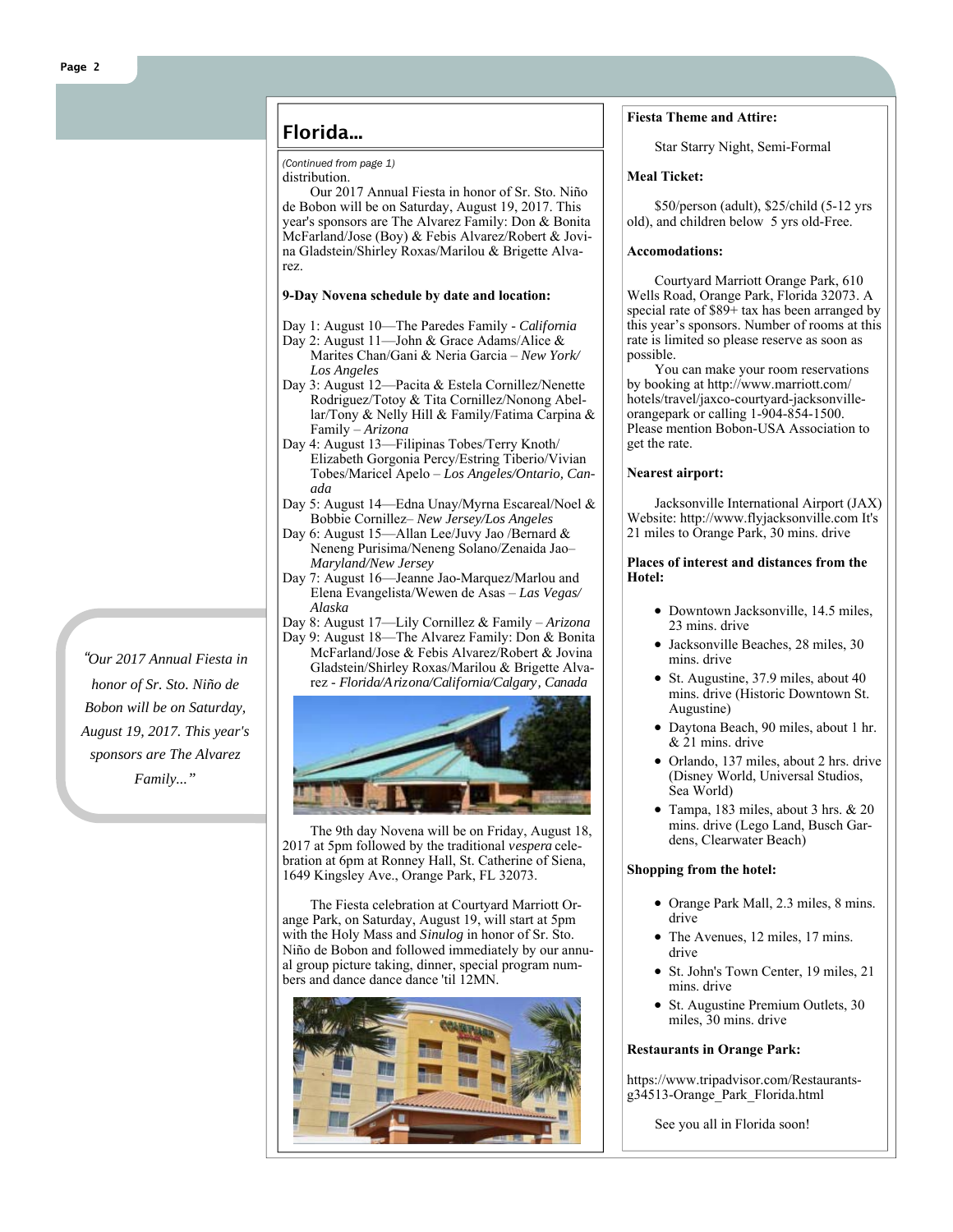### **Treasurer's Report** by Bobbie Cornillez

# Fiesta 2017 and Beyond

 We now have a line-up of *hermanos/hermanas*  for our annual fiesta until 2020. Here they are:

- 2017 Alvarez family, *Florida*
- 2018 Jojo and Mydee Vergel De Dios and sons DJ and Sam, *TBA*
- 2019 Zenaida Jao, *TBA*
- 2020 Paredes Cousins, *TBD*

Viva Sr. Sto. Niño!

 Fiesta 2021 and beyond are still open. Any takers?

 If you feel like Sr. Sto. Niño is asking you to honor Him by sponsoring any of our upcoming fiesta celebrations, just let us know.

# Tips & Other Bright Ideas

**To-Dos: Spring Clean Your Water Heater** 

The No. 1 cause of water-heater

#### **Cleaning Hot Water heater**



failure is sediment buildup in the tank. Sometimes it makes a sizzling, crackling noise when the heating element fires up as it works harder to heat the water. This wastes energy and often requires earlier replacement.

However, you can save money and extend the life of your water heater by draining your tank and flushing away sediment at least once a year. Here's all you do: For electric heaters, turn off the power.

For gas, turn the control to pilot.

Next, turn off the cold-water inlet valve. Attach a garden hose to the outlet valve at the bottom. You will be running hot water, so be careful. Then, open a nearby faucet to improve flow. Once the hot water drains out, open the cold-water valve to rinse out the tank. Then reverse the process to restore normal operation, turning off faucets last.

Also check your thermostat. It should be set at 120°F or lower. A water heater that might have lasted only 10 years could now last 15 or 20 years, or even more.

- *Courtesy of onthehouse.com*

More fiesta pictures are available for viewing and download at our redesigned website: http://www.bobon.us

| Beginning Balance (As of May 2016)    | \$<br>11,336.61  |    |           |
|---------------------------------------|------------------|----|-----------|
| Petty Cash: Previous Balance \$53.35  | \$<br>38.00      |    |           |
| Less: \$16.00 (5 pcs. Sympathy Cards) |                  |    |           |
| <b>Total Beginning Balance</b>        | \$<br>11,374.61  | Ŝ. | 11,374.61 |
| Income                                |                  |    |           |
| Membership                            | \$<br>568.00     |    |           |
| <b>Dinner</b>                         | \$<br>7,200.00   |    |           |
| Curacha Dance Fundraising             | \$<br>2,950.00   |    |           |
| Donations: Mr. Renato Eneria          | \$<br>100.00     |    |           |
| Ms. Teofista Floyd                    | \$<br>75.00      |    |           |
| <b>Fiesta Income</b>                  | \$<br>10,893.00  |    |           |
| Interest Income April 2016-March2017  | \$<br>4.00       |    |           |
| <b>Total Income</b>                   | \$<br>10.897.00  |    |           |
| <b>Expenses</b>                       |                  |    |           |
| Fiesta Expenses: Dinner               | \$<br>(7,200.00) |    |           |
| Sign Easel, Wine Corkage, Invitation  | \$<br>(150.86)   |    |           |
| <b>Total Fiesta Expenses</b>          | \$<br>(7,350.86) |    |           |
| Other Expenses:                       |                  |    |           |
| Bobon-USA Website: Web Designer       | \$<br>(99.99)    |    |           |
| Web Photo Album Maker                 | \$<br>(44.00)    |    |           |
| Sympathy Gift: Sheena Hill            | \$<br>(200.00)   |    |           |
| Sympathy Gift: Nuncia Tiberio         | \$<br>(200.00)   |    |           |
| <b>Bank Fees</b>                      | \$<br>(26.50)    |    |           |
| <b>Total Other Expenses</b>           | \$<br>(570.49)   |    |           |
| <b>Total Expenses</b>                 | \$<br>(7,921.35) |    |           |
| <b>Net Income</b>                     |                  | \$ | 2,975.65  |
| Ending Balance as of May 2017         |                  | \$ | 14,350.26 |
|                                       |                  |    |           |

# Bobon-USA Association website redesigned

Our Association's website (http://www.bobon.us) has just been redesigned. If you have not visited the site lately, go ahead and log on to it. The Home page, News section, and the Picture Gallery contain updated information. While you are there, check the Members page also and browse the list and see if your name is included. If not, please email us at bobonusa@bobon.us.

Happy surfing!

bobon-usa

PICTURE GALLERY MEMBERS HOME **NEWS** ABOUT BOBON



**BOBON-USA ASSOCIATION** Treasurer's Report- Fiesta 2016

as of May 2017